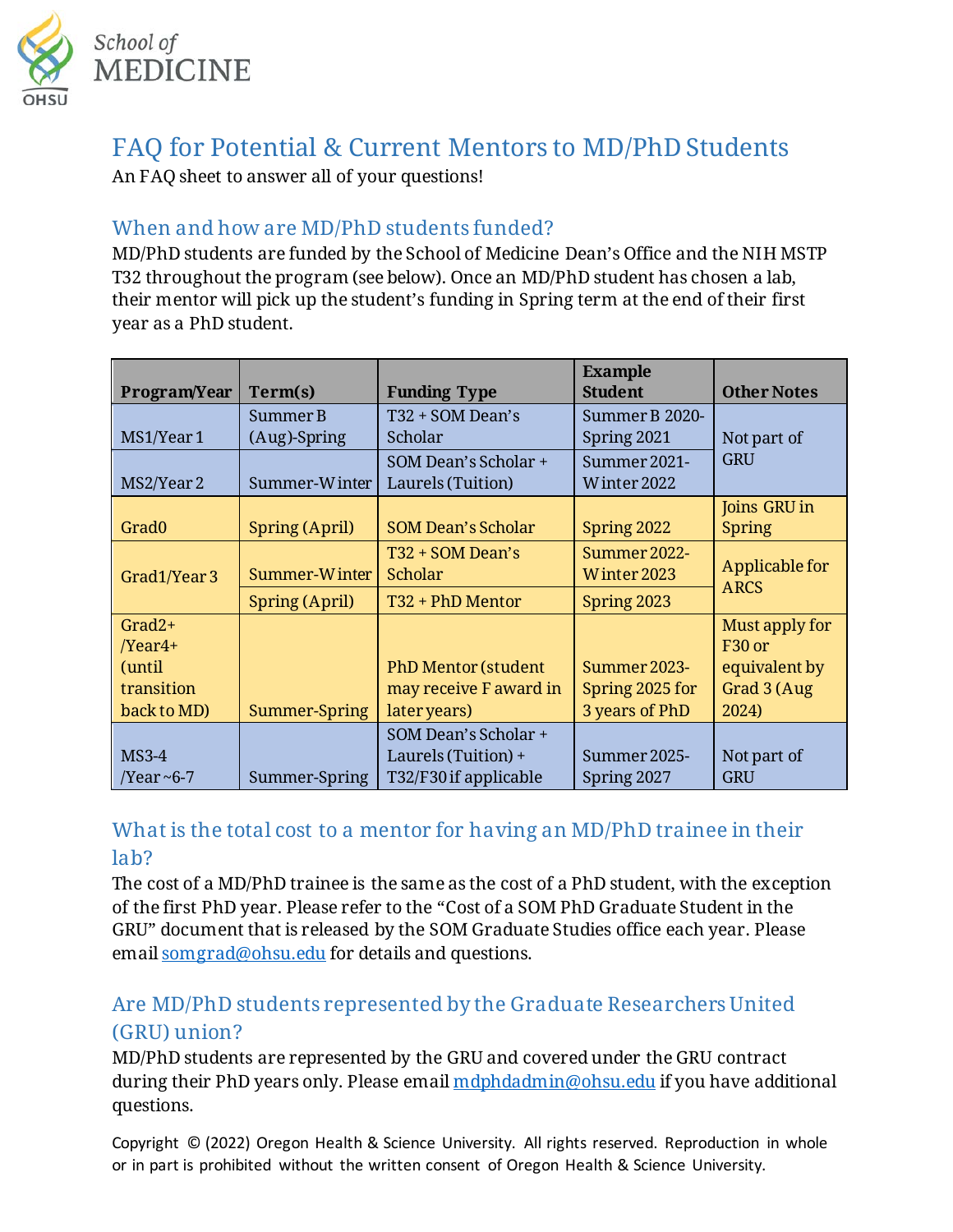

#### Are MD/PhD students required to write a NRSA grant?

Yes. All MD/PhD students are required to apply for a NRSA F30 award or an equivalent, such as the American Heart Association (AHA) grant. A student's funding is still guaranteed if they do not receive the award.

We calculated an 83% success rate over the entire program in 2020. We encourage resubmissions if the student is not awarded on first try. We also encourage students to reach out to their peers and program leadership for support, in addition to mentor & PhD program support, during this time.

# What are the requirements of an MD/PhD student during their PhD years?

MD/PhD students are required to complete all components of their PhD including DAC meetings, lab work and meetings, and courses.

In addition, MD/PhD students are required to participate in MD/PhD-specific activities, including:

- [MD/PhD Journal Club](https://www.ohsu.edu/school-of-medicine/md-phd-program/md-phd-journal-club) a weekly course that is required throughout their time in the program
- [Professional Development Fundamentals](https://www.ohsu.edu/school-of-medicine/md-phd-program/professional-development-fundamentals) a spring term course held at the beginning of their program. If they miss it during their Grad0 term, they will need to take it the following year
- [Longitudinal Clinical Clerkship](https://www.ohsu.edu/school-of-medicine/md-phd-program/longitudinal-clinical-clerkship) 15-30 clinical hours each quarter depending on their year in the program. These hours & activities can be flexible, but are an important part of their training.
	- o Students must maintain their bi-annual Basic Life Support (BLS) certification to participate in this course
- NRSA F30 Submission see "Are MD/PhD students required to write a NRSA grant?" above
- MD/PhD activities:
	- o MD/PhD annual retreat all students are required to attend this annual event, typically held in the spring. This retreat is co-planned by the Grad3 year students with the MD/PhD program coordinator
	- o MD/PhD new student welcome August each year to welcome incoming MD/PhD students
	- o MD/PhD interview activities students are asked to participate in the 3 interview weeks each year, typically Oct-Jan annually, and second look in late winter/early spring. Our admissions committee has 4 student representatives that will be active Aug-Jan annually. Our program has 2 admissions liaisons that are active year-round.